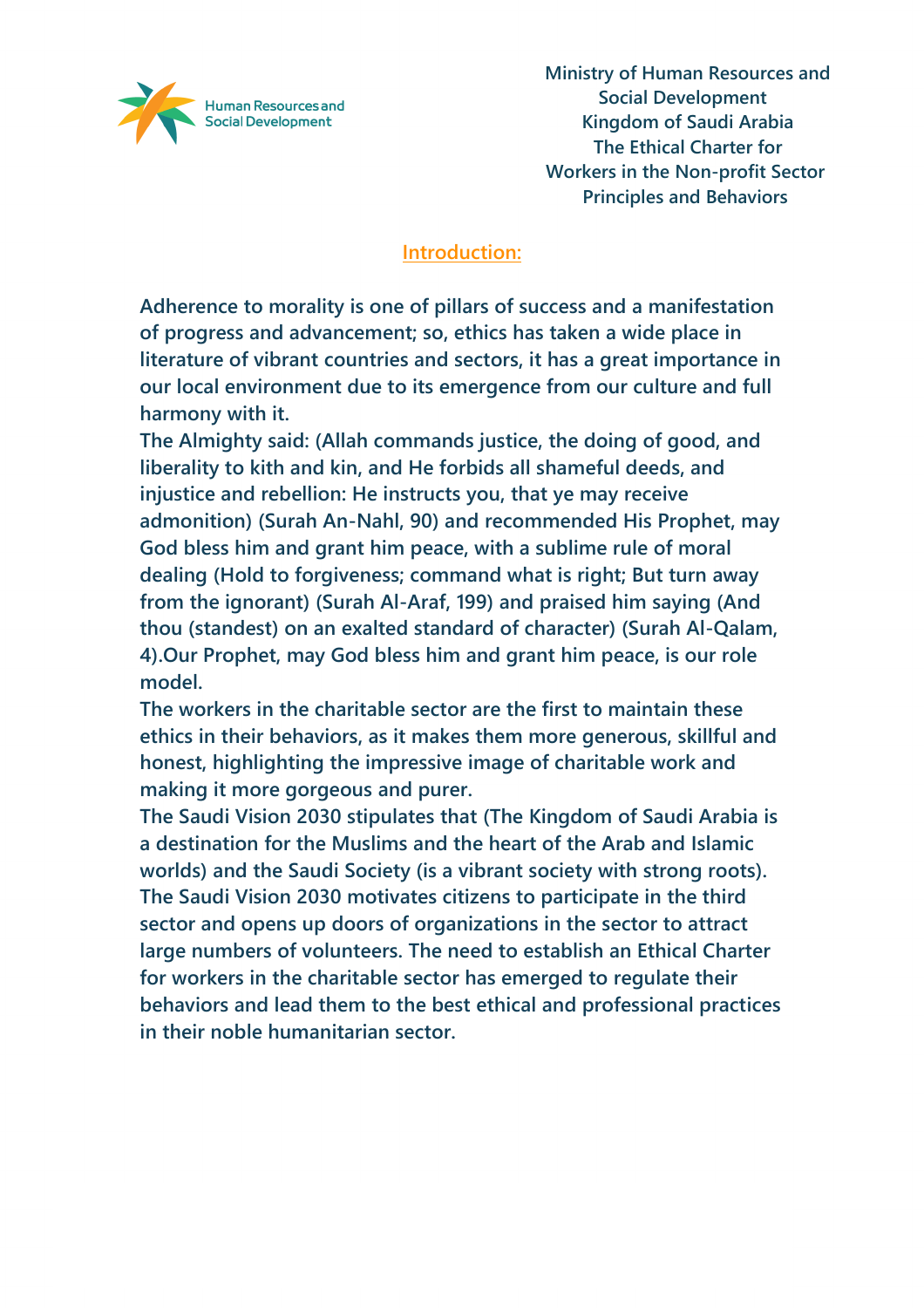

# **Definitions:**

**The following terms shall have the meaning ascribed thereto, wherever mentioned in this Charter:** 

**These controls aim at organizing civil social research and studies centers, activating their role in society, and enabling them to carry out their specialization according to the modern scientific techniques.**

- **Ethical Charter: The core values and principles that direct the culture of the workers in the charitable sector and influence their conduct.**
- **Workers: Everyone who works in the charitable sector of both genders, despite their different positions, wages, and the nature of their work, and the same are applied to the employee and the volunteer.**
- **Charitable: Any work aimed at the benefit of people, with money, effort, time or thoughts, and has no profit purposes. It may sometimes be called: (the charitable sector – the third sector – the non-profit sector.)**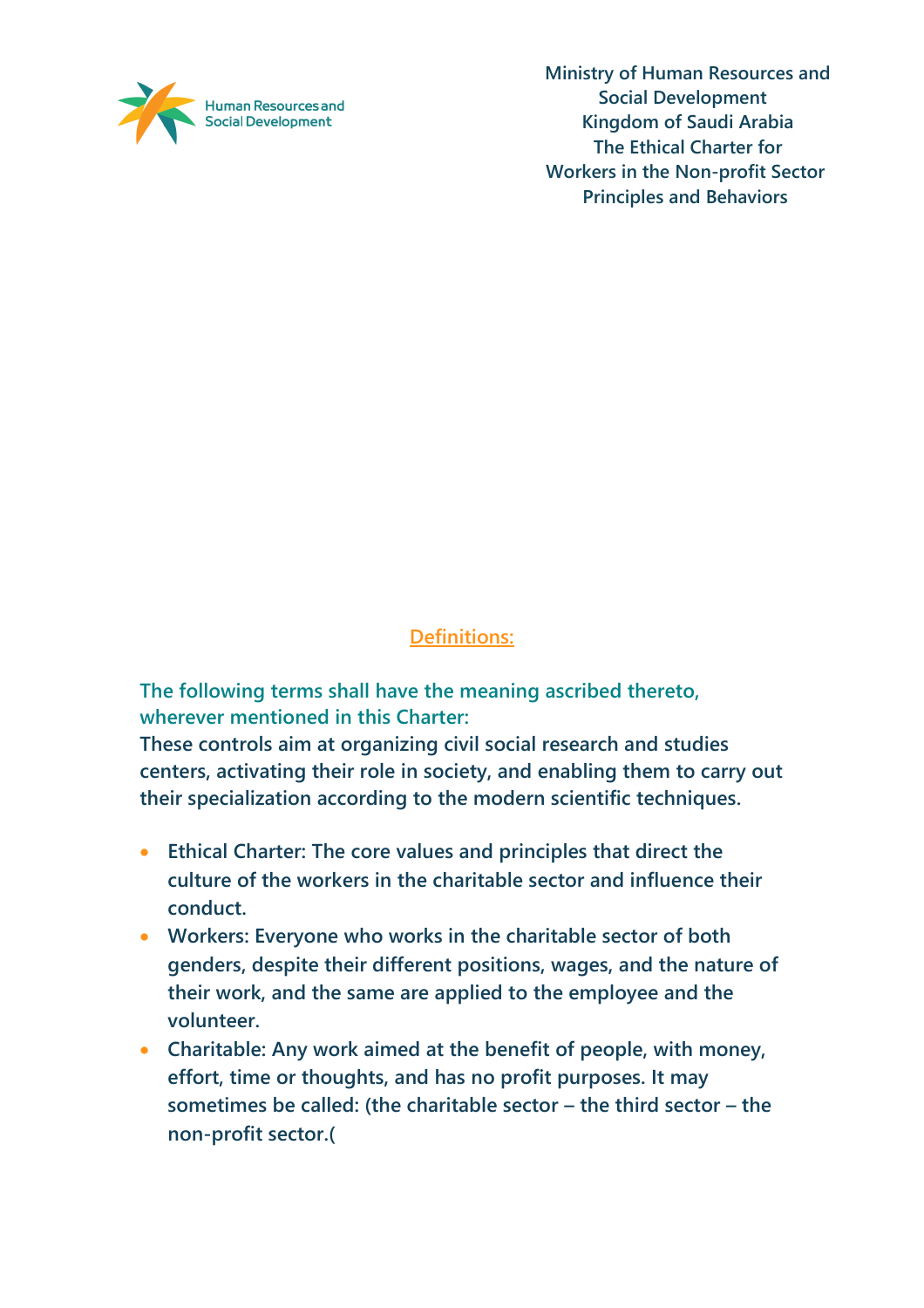### **Ministry of Human Resources and Social Development**

Human Resources and

**Organization: Any endowment, foundation or suggedem to avail Arabia belonging to the charitable sector, such as: (charitable NGOs <b>Let** for **Workers in the Non-profit Sector Principles and Behaviors 1439 H. – 2018 charitable associations – charities – donor agencies – Waqf Institutions – non-profit organizations.)**

- **Stakeholders: Any party who can either affect or be affected by the organization or the charitable work.**
- **Beneficiary: A party for whom the organization was established and who thereby receives the benefits of such organization.**
- **Chairman: is considered the highest-ranking officer in each administrative unit or organization regardless of their job titles.**

# **Charter Purposes:**

- **1. To identify the ethical rules and principles of professional practices in the charitable work.**
- **2. To direct the conduct of workers in the charitable sector.**
- **3. To motivate workers in the charitable sector to adhere to the good ethics and to cooperate to apply such ethics.**
- **4. To promote positive practices in the charitable sector and improve or correct others.**
- **5. To strengthen ethics in the culture of the organizations.**

# **Rules and pillars of the Charter**

**The Articles of the Charter were established upon rules and pillars based on the belief in God, compliance with Sharia Islamic Law and the overall purposes thereof and respecting the official regulations. Such Articles were characterized by originality, durability and awareness, which are characteristics that aim to achieve the highest degree of credibility, realism and acceptance.** 

# **Accordingly, the Charter was based upon firm rules and pillars, which are:**

- **1. Relying on the correct Islamic texts of the Qur'an and Sunnah.**
- **2. Compliance with the laws and regulations of NGOs in the Kingdom of Saudi Arabia.**
- **3. Benefit from the Guide Manual to Business Ethics and Governance Guide for NGOs.**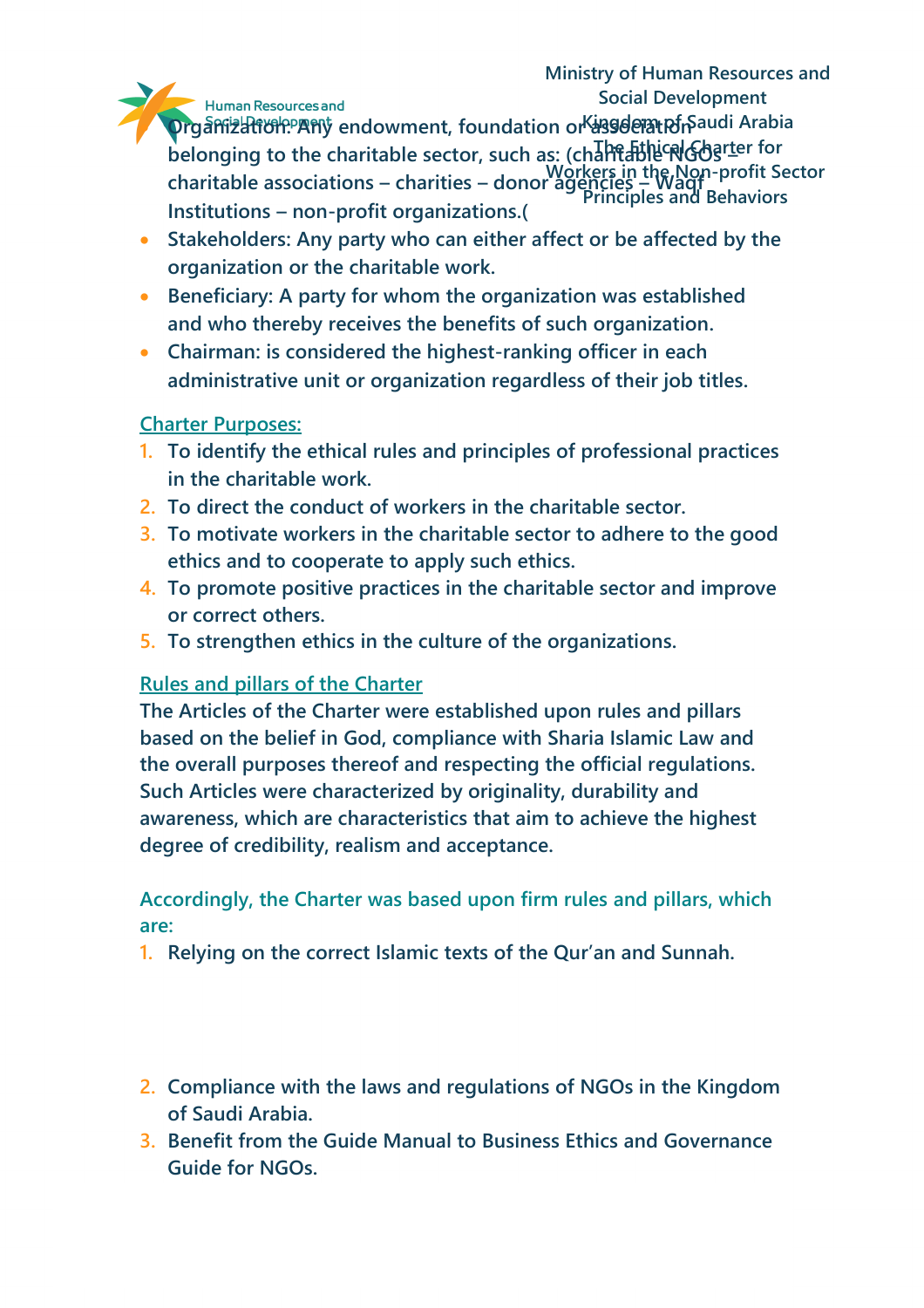

**4. Learning from local, regional and international experiences what abia The Ethical Charter for reviewing the best practices.** 

5. Meeting the needs of stakeholders in chariable work at all levels, Sector **Principles and Behaviors 1439 H. – 2018 including leaders, boards of directors, executive departments, workers and beneficiaries.** 

#### **Benefits of compliance with the Charter**

- **It contributes to achieving Saudi Arabia Vision 2030, which provides for establishing a culture of volunteering, taking responsibility in our lives, businesses and societies, respecting the social impact of the non-profit sector, in addition to raising the vitality of the society stemming from its established values and opening the door to the largest number of those who willing to volunteer.**
- **It promotes the principles of governance based on the responsibility, transparency, accountability and participation in decision-making subjectively and joint cooperation between employees.**
- **It increases positive practices that benefit the organization, the beneficiary and charitable work.**
- **It reduces negative practices that may lead to administrative or financial corruption or otherwise.**
- **It increases the control over and directing decisions for the interest of the organization.**
- **It creates an ethical work environment with clear standards and procedures.**
- **It protects the organization's reputation and standing with the stakeholders.**
- **It helps workers to evaluate themselves.**
- **It leads to the best professional practices.**
- **It provides a role model inside and outside the charitable sector.**
- **It improves the society's trust in the charitable work and its workers.**

**In drafting the Charter, we have ensured that its phrases are short and brief, its words are clear and unequivocal in meaning and its meaning and concepts are compatible and harmonious, and that it includes the most important inputs referred to in the rules, under a general discourse that does not deviate to a category or characteristic and in an inspiring manner.** 

### **General Principles of the Charter**

**The study team relied on the rules and pillars of our constants, and made them governing all its work, then the team collected the findings of the survey, the results of the research and opinion survey of stakeholders, held a number of workshops and focus sessions, and found that such combined inputs lead to eight key principles on**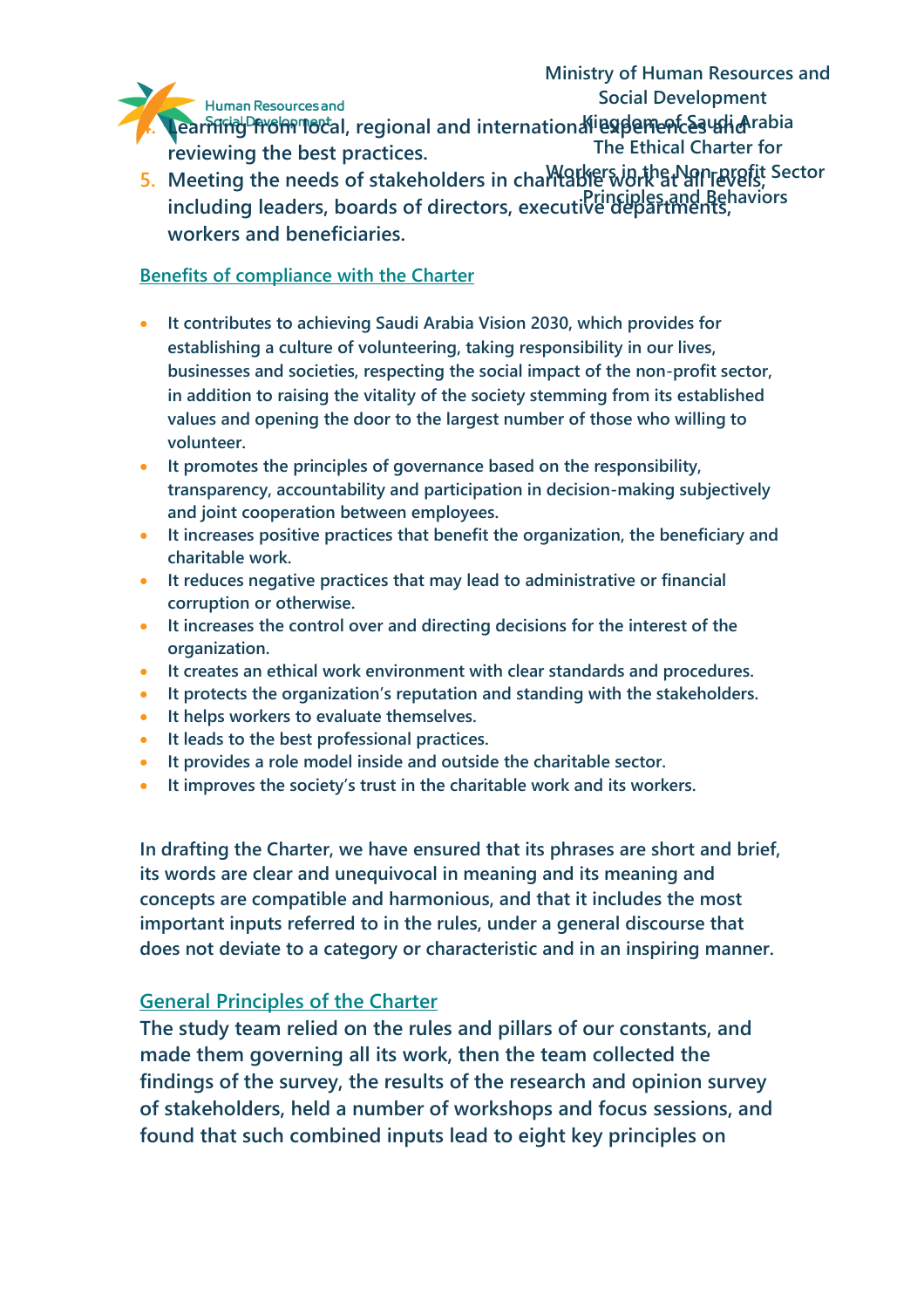**Ministry of Human Resources and Social Development** 

which the Charter is based, each principle includ<del>Kingdo wand &s</del> upherabia **The Ethical Charter for Workers in the Non-profit Sector eight principles are, as follows:**

- **Principles and Behaviors 1. Sincerity: Getting closer to Allah by work, then serve the nation 1439 H. – 2018 and contributing to the development of society, which provides the soul with a renewed energy towards working with creativity and mastery.**
- **2. Integrity: Avoiding the disgraceful conducts of human and separating personal interest from work, which strengthens trust inside the charitable work and between the charitable work and society.**

- **3. Justice: Preserving rights, preventing abuse and discrimination, and achieving fairness and balance in words and deeds.**
- **4. Responsibility: Obliging the person himself to carry out his duties and consequences thereof, with full compliance with the regulations; in order to fulfill his religious, national, social and professional responsibilities.**
- **5. Mastery: Performing works and tasks with the highest level of accuracy, as possible, taking into account professional principles and scientific competence.**
- **6. Respect: Respecting people, appreciating all parties, mercy of the weak and reverence of the strong without prejudice to the work and the applicable regulations.**
- **7. Donation: Achieving the developmental vision for the individual and society and making dedicated efforts for the benefit of the beneficiary.**
- **8. Cooperation: Collaboration and complementarity of efforts and mutual aid; where the worker cannot complete his tasks without cooperating with others.**

**The provisions of the Charter established from such principles and expressed them and their sub-values.**

> **Articles of the Charter Chapter 1: Basic Ethics**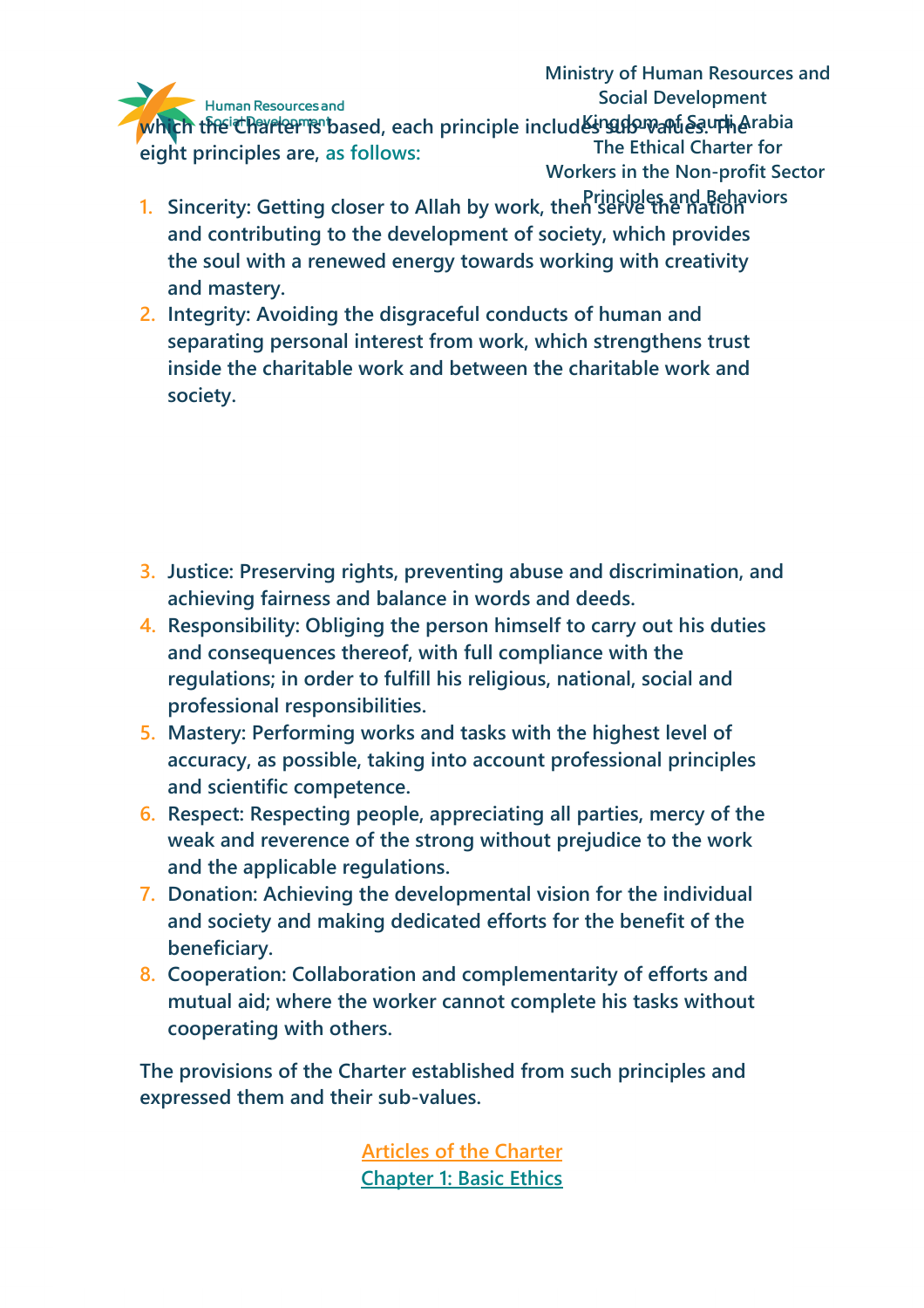- **1. Compliance with Islamic Sharia and following the right of puda example and following the right approach in The Ethical Charter for words and deeds.**
- **Workers in the Non-profit Sector Principles and Behaviors** 2. Respecting and compliance with the Laws of the Kingdom of Saudi **Arabia.**
- **1444 1448 1448 1448 1448 1448 1448 1448 1448 1448 1448 1449 1449 1449 1449 1449 1449 1449 1449 1449 1449 1449 1449 1449 1449 1449 1449 1449 1449 1449 1449 1449 creation in every work.**
- **4. Confirming the intention of the charitable work and feeling Allah's observation in secret and in public.**
- **5. Integration and participation with workers in the charitable sector in society development.**
- **6. Accepting social diversity for all groups and nationalities in society.**
- **7. Taking responsibility and hardship of the charitable work, as possible, without harm and with the joy of doing good.**
- **8. Loyalty to the Organization, preserving its reputation, and avoiding what harms the charitable work.**
- **9. Considering successes as shared between employees and the organization, with granting excellence for their owners.**
- **10. Providing a good role model for workers in the charitable sector.**
- **11. Preserving the environment and its components and giving charity and mercy to all Allah's creatures.**
- **12. Being aware of any reason for division and dispute.**
- **13. Maintaining the privacy of colleagues, organization and beneficiaries' data.**
- **14.Avoiding the mutual personal interests or changing them into selfinterest.**
- **15. Honesty in the use of modern technology, applications and means.**
- **16. Believing in seeking to Allah to ask for success and obtaining what pleases Allah, the Almighty.**

**Chapter 2: Ethics related to professional aspects:**

**1. Respecting the laws, regulations and contracts approved by the organization.**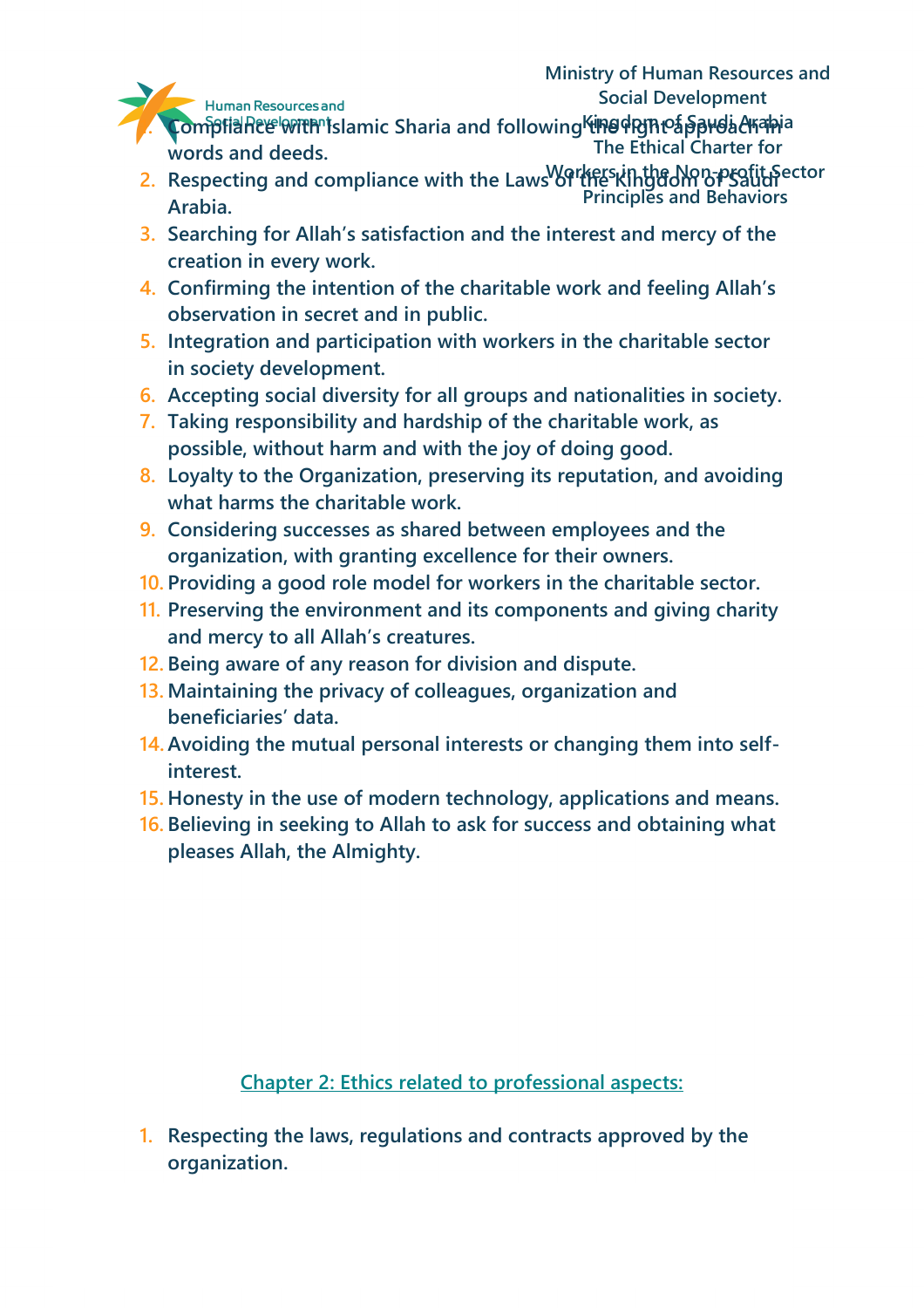### **Ministry of Human Resources and Social Development**

Human Resources and

**2. ComplyIng with the working hours and carryiking detitional Arabia** assigned to him without being involved in othe<sup>Th</sup> क्रिसिंधन्ये Charter for

- **3. Complying with the professional rules and principles of Work.**
- **Principles and Behaviors 4. Using knowledge and skills to execute the business in full.**
- **1439 EVINGS 1449 HOMES IN 2018 CONSIDER AND THE CONSIDERED AS <b>A LIGACY 5.** Seriousness in developing skills and knowledge and being aware of **everything new in the field of the work.**
- **6. Complying with the contracts, charters, agreements and requirements between him and the organization, or with any other organization during contracting, cooperation or service provision and taking their responsibly.**
- **7. Objectively defending the organization when subjected to any unfair criticism or improper charge.**
- **8. Facilitating procedures, flexibility in performance, overcoming obstacles according to his powers and providing proposals regarding such obstacles to decision-makers.**
- **9. Improving and developing the service level and measuring the satisfaction of beneficiaries and stakeholders.**
- **10. Initiating to provide developmental ideas and proposals.**
- **11. Avoiding racial or class discrimination in employment or in providing services.**
- **12. Honestly in reporting without exaggeration or misleading.**
- **13. Participating in making decisions and expressing opinions while accepting the opinions of the others.**
- **14. Estimating the partnership and integration between the organization and any other organization.**
- **15. Localization and sustainability of experience in the organization for second grade qualification and knowledge transfer.**
- **16. Effective communication to achieve the organization's objectives and promote positive relationships between the stakeholders.**
- **17. Utilizing modern technologies and means to serve the organization and the beneficiaries.**
- **18. Giving priority to security and safety and sparing the organization any risks.**
- **19. Avoiding any deception, misleading or obtaining a personal interest.**

**Chapter 3: Ethics related to financial aspects:**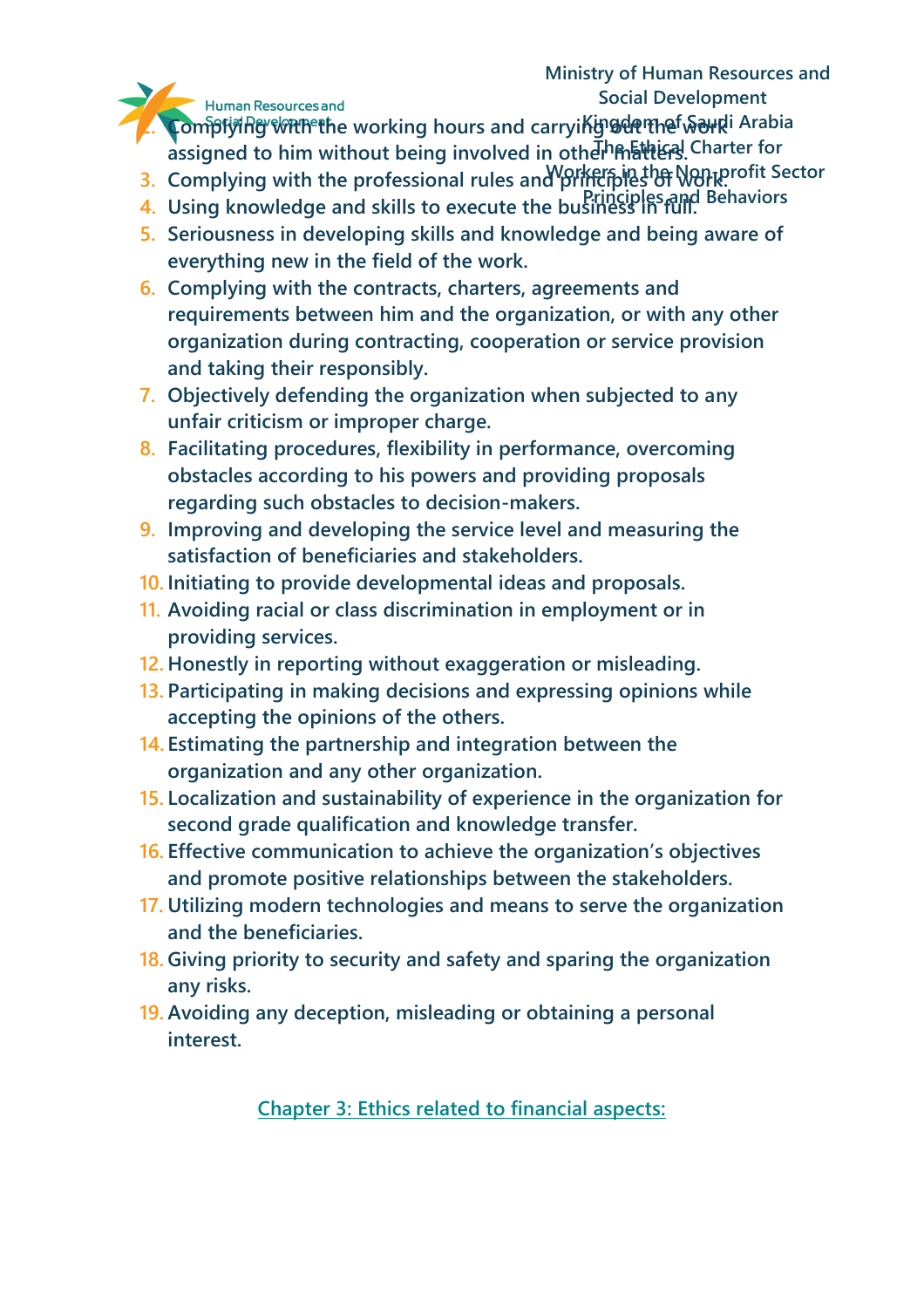

**1. Taking algorithm of the Sydner of Saudi Arabia The Ethical Charter for honesty and discipline.**

- 2. Preserving the organization's assets, properties, and public and it Sector **Principles and Behaviors private resources, and safeguarding them from neglect.**
- **1439 H. – 2018 3. Good financial management and beware of any security or legally suspicious financial transactions.**
- **4. Accepting accountability to quitclaim or clarify any issue in a clear, professional, standard manner.**
- **5. Disclosure of financial information and data in a legally and documented manner, if requested from the donor in relation to him, or from the concerned government department.**
- **6. Refusing gifts or grants related to his job position under any name.**
- **7. Avoiding suspicion and preventing any mistrust.**
- **8. Disbursing the donated amounts according to the donors' terms and desires that are in compliance with the regulations.**
- **9. Refusing bribery and combating it.**
- **10. Avoid getting involved in any form of financial corruption or money-laundering.**
- **11. Maintaining all documents and financial documents that protect the rights of the organization and workers.**

**Chapter Four: Ethics of working with the beneficiary:**

- **1. Providing the service required by the beneficiary with the best available means and practices.**
- **2. Paying attention to the beneficiary's opinions about the service provided to him and hearing his suggestions and forwarding them.**
- **3. Facilitating the provision of the service to the beneficiary without complication.**
- **4. Taking the necessary measures to preserve the safety of the beneficiary and protect him from risks.**
- **5. Preserving the beneficiary's dignity, and beware of any behavior that hurts his feelings, or harms him mentally or morally.**
- **6. Seeking permission from the beneficiary in the event of filming and media publishing, taking into account the ethics of the image**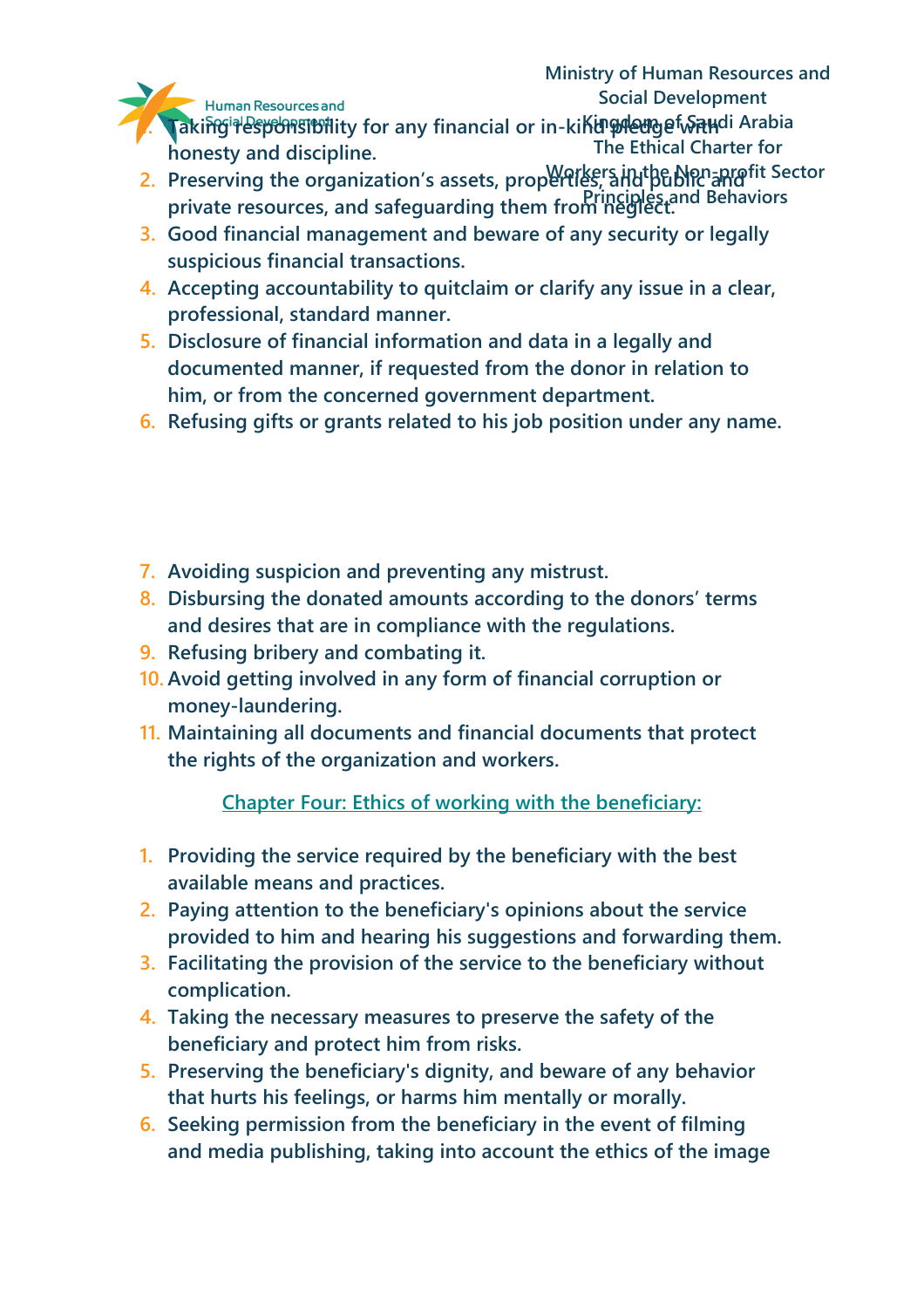during the documentation, and the ethics of **social research during** ia **The Ethical Charter for the study of the beneficiary's case.**

- 7. Providing the beneficiary with advice and guidance with Out-profit Sector **Principles and Behaviors obligation, explaining the service provided to him, if needed, 1439 health and State Lawrend Communities** available to him, and the indicating the rights and opportunities available to him, and the **obligations that he/ she shall perform in order to obtain the service.**
- **8. Interacting with him with congratulations or consolation, depending on the case.**
- **9. Initiate the search for those in need of the organization's services.**
- **10. Applying justice in serving the beneficiaries without favoritism or bias.**
- **11. Being honest with the beneficiary in whether or not he deserves the service, while giving him pleasure and directing him to what is in his favor.**
- **12. Immediate response to crises, disasters and urgent needs and endure the accompanying work pressures.**
- **13. Reminding him to trust in Allah, the Almighty, in all his affairs while doing the reason.**
- **14. Deepening his relation to his homeland and increasing his love for its citizens.**

# **Chapter 5: Ethics of Chairmen with Workers:**

- **1. Honoring everything that increases the capacity of workers and improves their performance.**
- **2. Considering the conditions of workers, dealing with them as the situation requires, while preserving their dignity**
- **3. Dealing with justice and fairness.**
- **4. 4 Fulfilling the material and moral rights of workers.**
- **5. Encouraging entrepreneurship and innovation.**
- **6. Involving non-managers in making decisions and choosing the most suitable.**
- **7. Attributing success to its owners and standing with them in unintended mistakes.**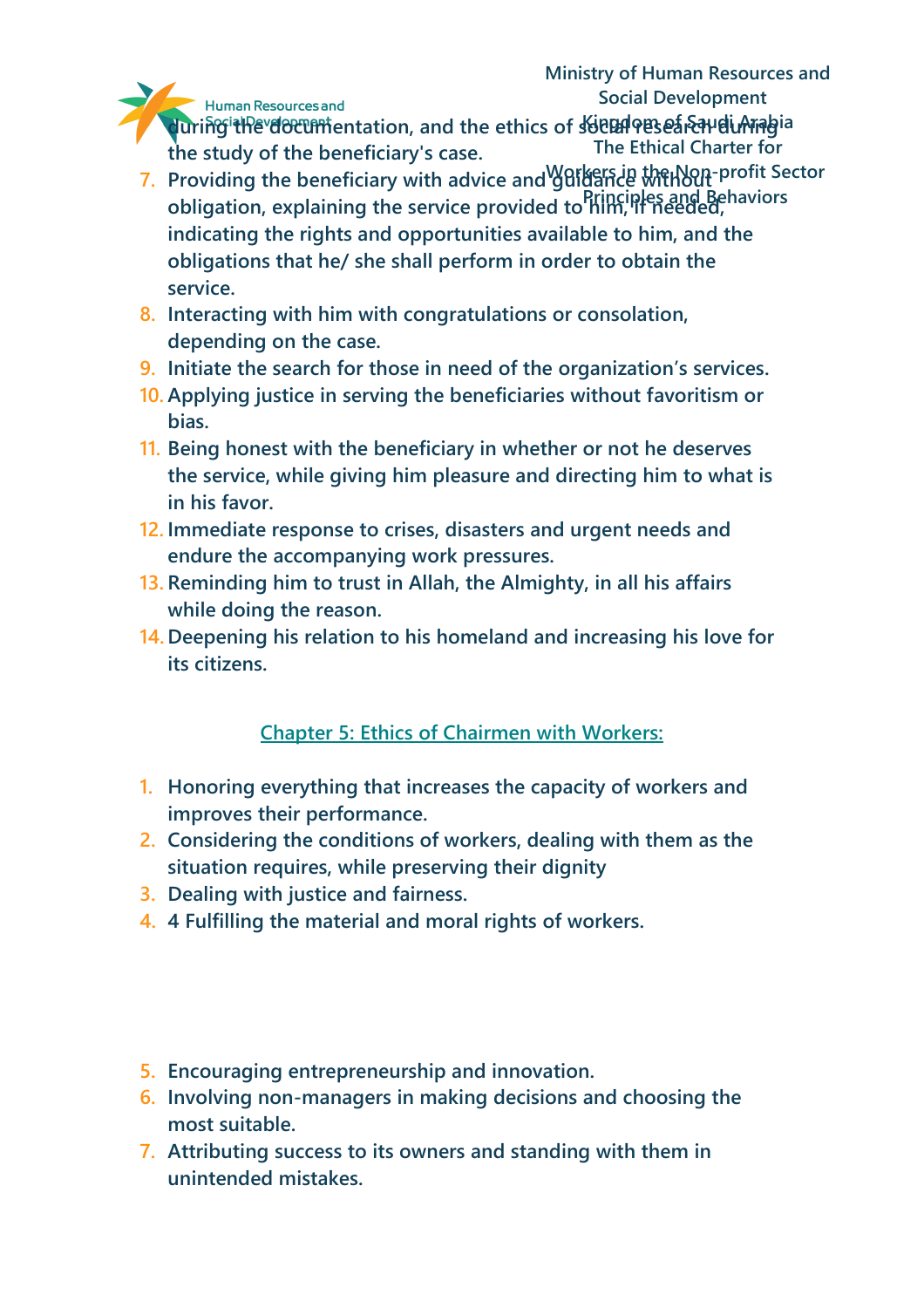

**Ministry of Human Resources and Social Development Kingdom of Saudi Arabia The Ethical Charter for**

<u>Chapter 6: Ethics of Subordinates **with Superiors: Sp**on-profit Sector </u>

**Principles and Behaviors**

- **1.** Accepting directions according to the organization's hierarchy.
- **2. Respecting them and deal with them as required by the established manners.**
- **3. Cooperating with them to make the work successful with dedicated performance and honest opinion.**
- **4. Providing polite advice and inform them of any violation or difficulty during work. Chapter 7: Ethics of workers among themselves:**

**Chapter 7: Ethics of workers among themselves:**

- **1. Compliance with the teachings and provisions of Islamic law, and the requirements of customs and traditions that do not conflict with them in relation to gender relations.**
- **2. Promoting the spirit of brotherhood, spreading affection and respect.**
- **3. Avoiding the disadvantages of morality such as dissonance, backbiting, slander, espionage and controversy.**
- **4. Interaction with congratulations or sympathy according to the occasion.**
- **5. An apology for any inappropriate behavior.**
- **6. Dealing wisely with any dispute between workers while preserving the right of the parties to claim in accordance with the policies and regulations.**
- **7. Taking into account the interests and benefits of colleagues and to pay tribute to their achievements and positive characteristics.**
- **8. Limiting gender communication to work matters and its purposes.**
- **9. Ensuring the transfer of professional experiences and increasing the skills of workers in serving the organization and the beneficiary.**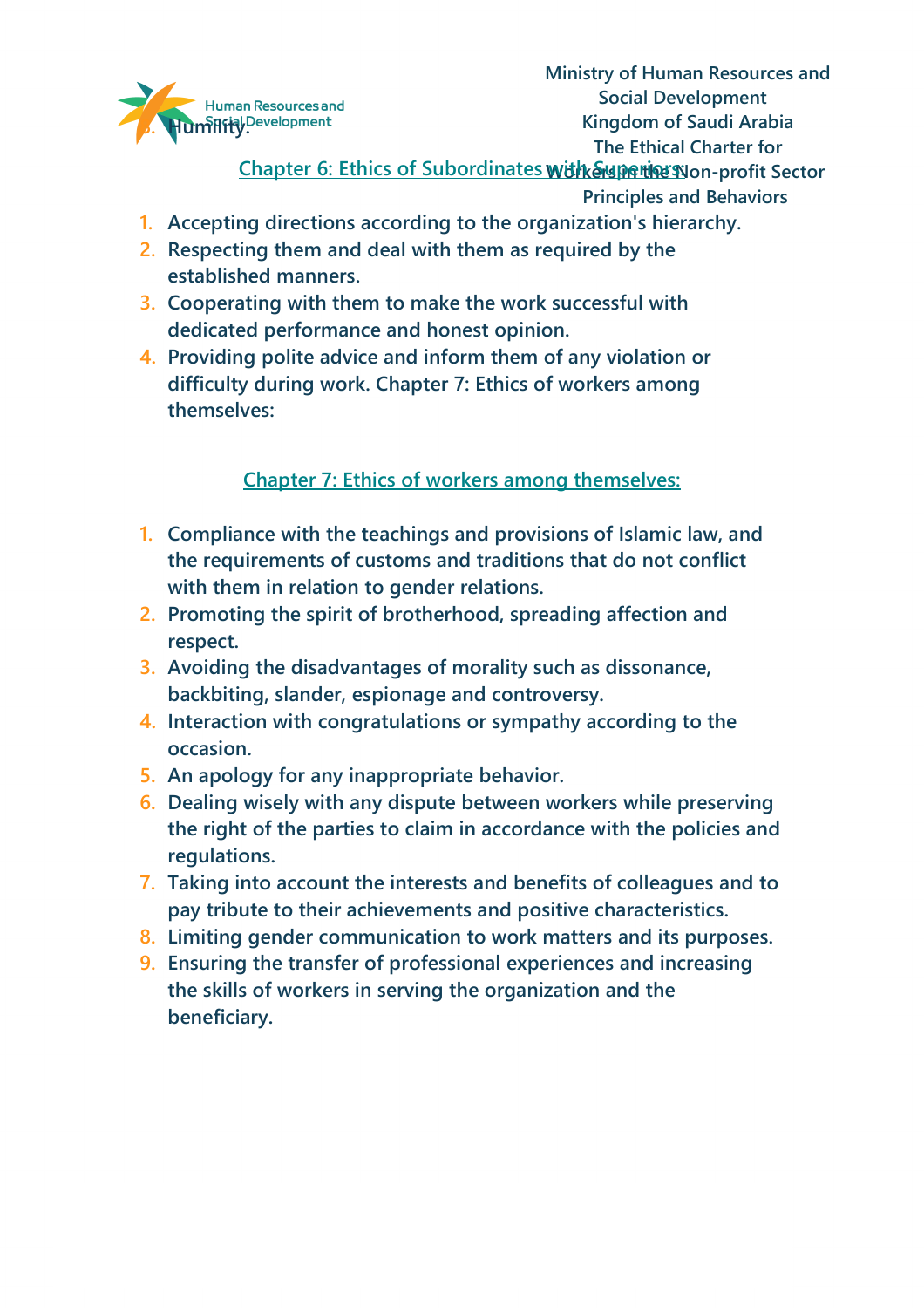

## **The Charter Text In the name of god, the most Gracious and the most Merciful**

**Praise be to Allah and may the peace and blessings of Allah be upon Messenger Muhammad, His Family, His Companions and those who follow Him,** 

**Given the fact that the charitable sector has a strong place in our religion and local culture, a clear impact on our society, and a clear importance in Saudi Arabia's vision 2030, and as a worker in this sector, I undertake:** 

**To be a role model by compliance with the laws and regulations of the Kingdom of Saudi Arabia in connection with the charitable work. To deal with all workers and stakeholders, including officials, managers, supervisors, beneficiaries, customers and partners, with all politeness, honesty, transparency and commitment.** 

**To spend as much time and effort as I can to carry out my work professionally, efficiently and with perfection.** 

**To cooperate with the work team and colleagues in everything that serves the work and its objectives.** 

**To abstain from any behavior that would harm me or the organization, while abstaining from any behavior that negatively affects my financial and professional performance.** 

**To seek reward from Allah, the desire to serve the nation and benefit society, comply with all the principles, materials and values contained in the Charter, asking help and success from Allah.**

| Name:  | Organization:            |  |
|--------|--------------------------|--|
|        |                          |  |
| Title: | Signature: <b>Willem</b> |  |

| Organization: |  |
|---------------|--|
| Signature:    |  |